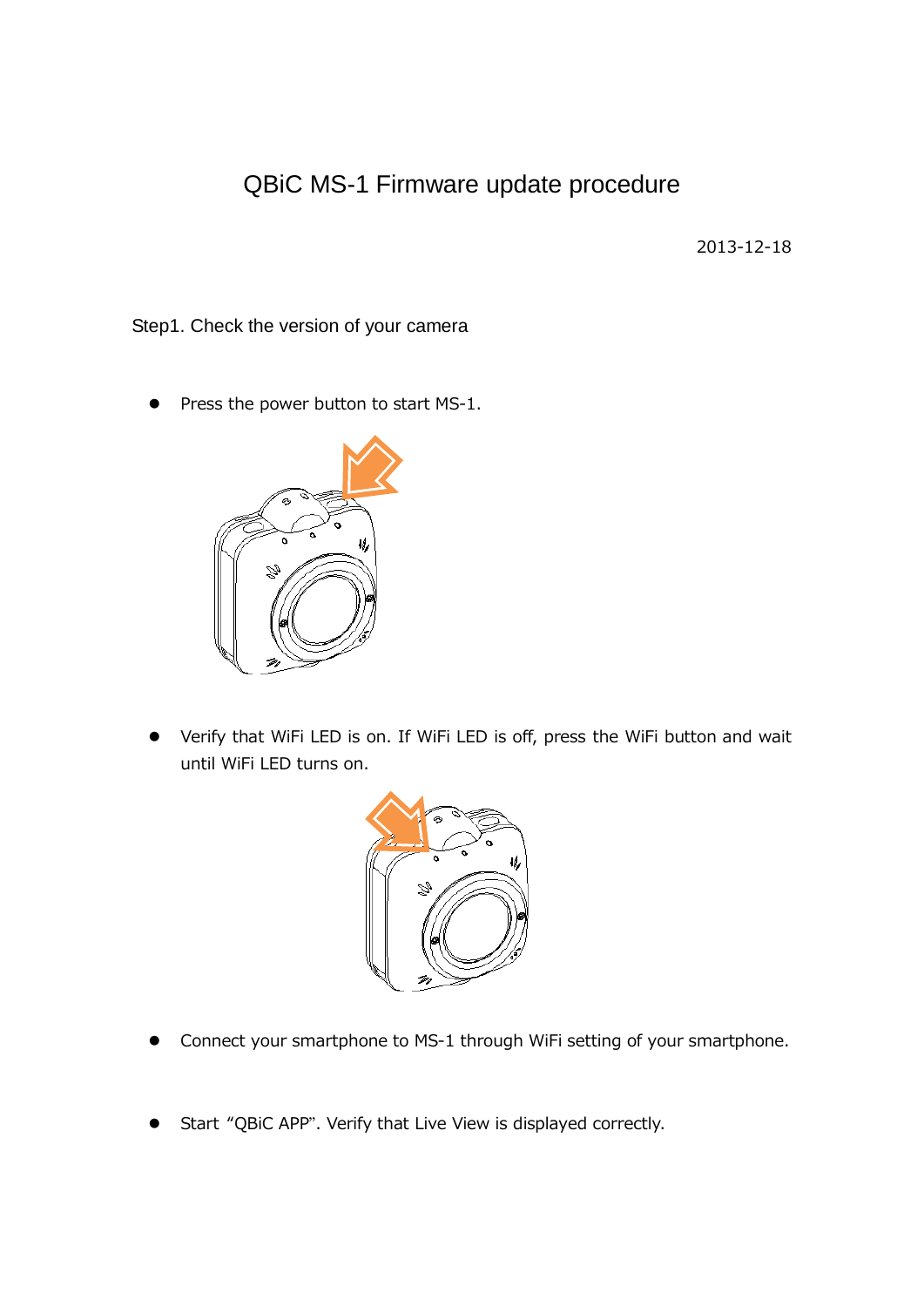

Select "Information" in the "Detail" menu of the app.



 Version information will be displayed. If the FW version of your camera is not the latest one, proceed to Step2 to update it.

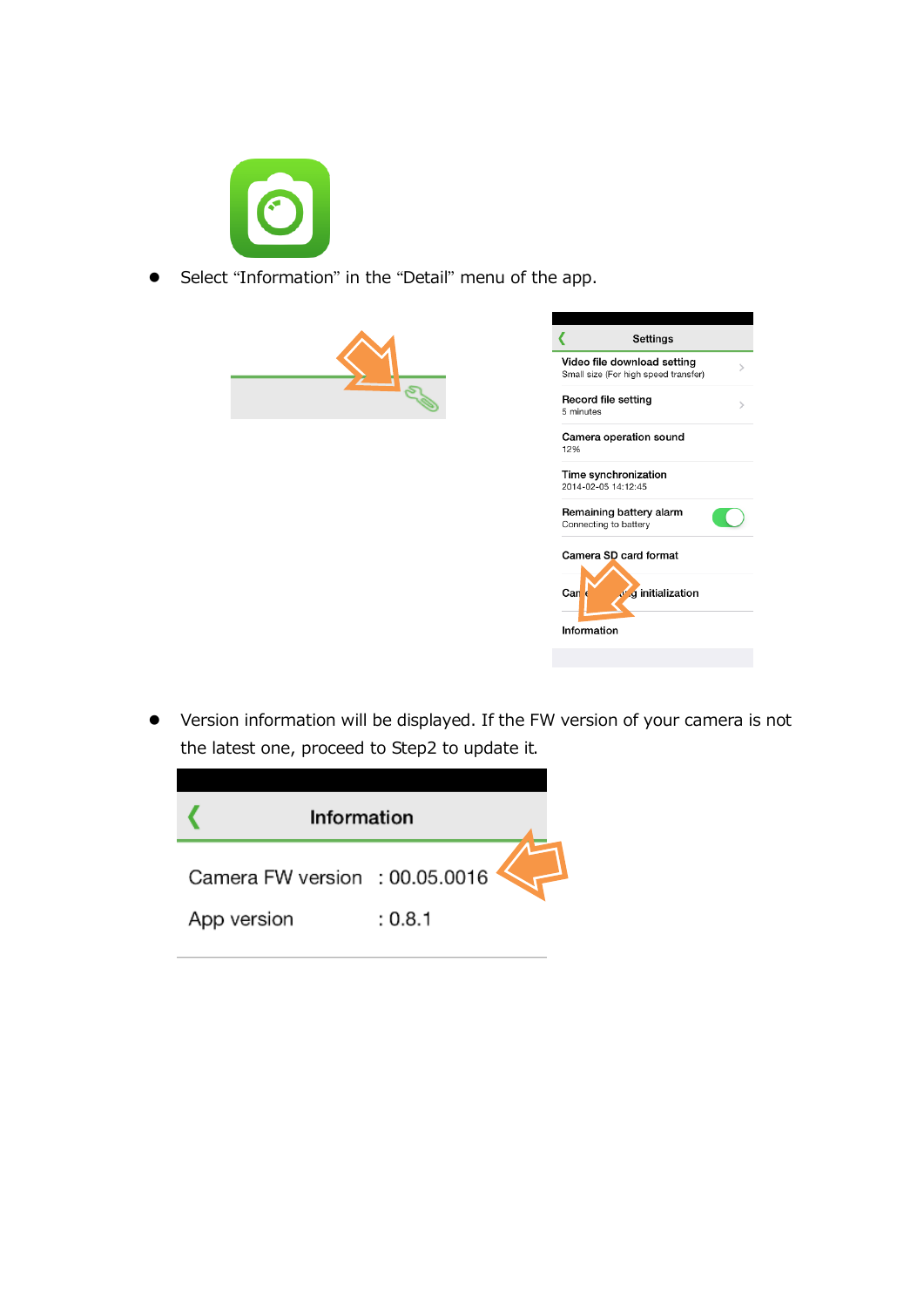Step2. Preparation

Copy the latest FW file to the root folder of the microSD(SDHC, SDXC) card.  $\bullet$ 

FW file name:  $ms1fw_{*******}$  bin (\*\* \*\* \*\*\*\*\* indicates the version.)